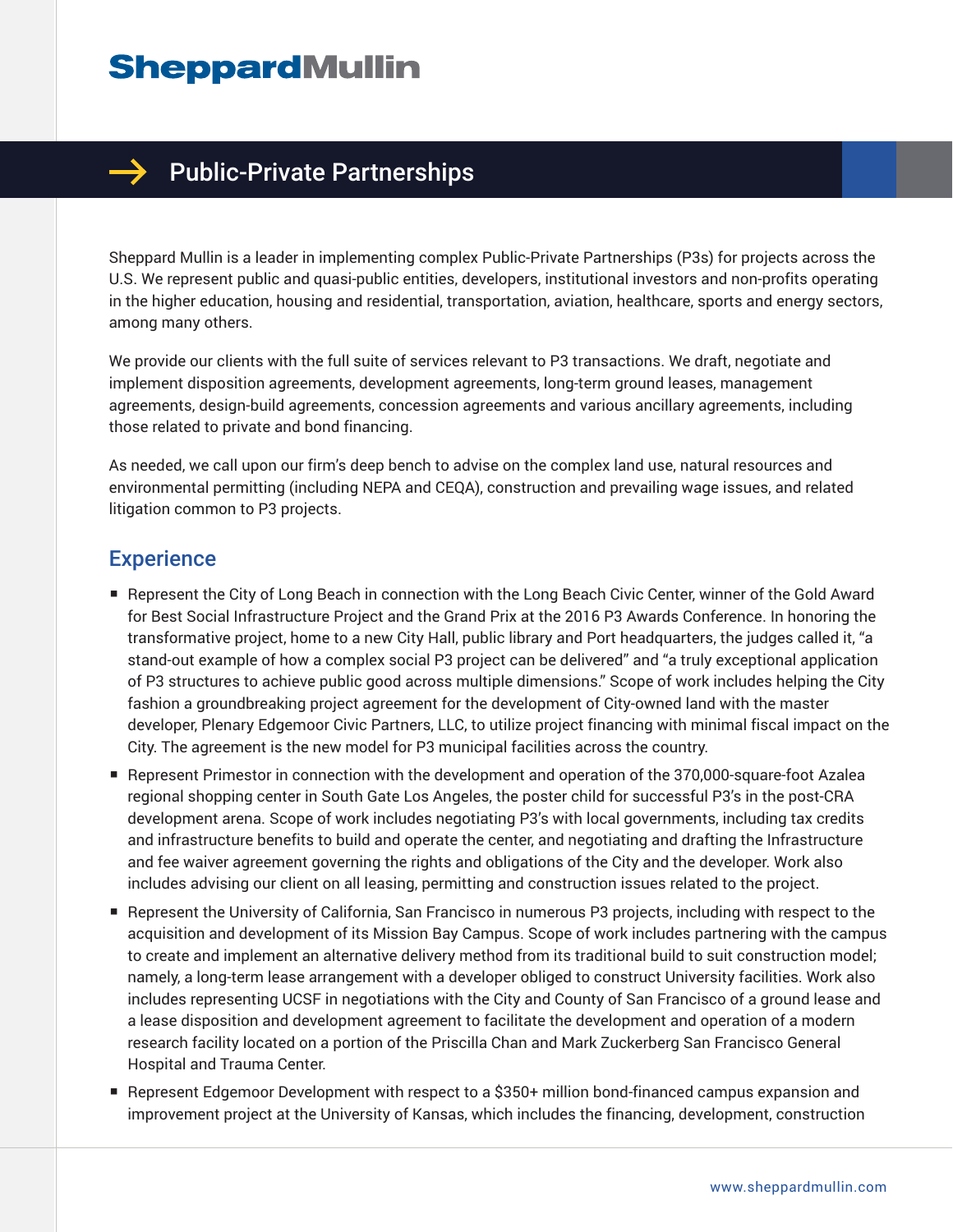and long-term maintenance of new student housing, a 300,000-square-foot sciences building, student union, power plant and related infrastructure. This project was nominated for Best Social Infrastructure Project at the 2016 P3 Awards Conference.

- Lead counsel for nearly a decade for the developer of The Hotel and Residences at L.A. Live in Downtown Los Angeles. The high-rise, mixed-use project consists of a J.W. Marriott, a Ritz Carlton and 224 luxury residential condominiums. Scope of work includes governance structure, sales and marketing program for the project and a program to reduce our client's construction defect and other liability exposure. Work also includes advising on bulk sales, as well as individual sales of the project's luxury residential condominiums, working closely with Marriott and the Ritz Carlton on all hotel agreements and advising on other agreements necessary to ensure the operation of the project's various facilities and amenities, including the Nokia Theater, Staples Center and its large outdoor urban plaza.
- Represent LA BioMed in connection with a complex multi-lender construction loan (including EB5 debt) for the expansion of its ground leased campus at Harbor-UCLA Medical Center, including amending the existing long-term ground leases with the City of Los Angeles, grants of new easements and negotiation of all debt instruments.
- Represent ArtCenter College of Design in obtaining approvals for a 15-year Master Plan, a development agreement and related entitlements for the development of student housing, learning facilities, an elevated quad spanning the Metro Gold Line, theatre and other student facilities. Scope of work includes overseeing all real estate (permitting, construction and leasing), land use, CEQA and environmental matters for the college.
- Represent California State University, Los Angeles in connection with the permitting and development of the new athletic training facility for the Los Angeles Football Club, which is part of Cal State LA's campus master plan development. Scope of work includes CEQA compliance and negotiating a ground lease and ancillary use agreements with the Los Angeles Football Club.
- Represent California State University, Pomona in connection with the redevelopment of the approximately 300-acre Lanterman Development Center. Scope of work includes negotiation of development agreements, including ENA, funding agreements, development agreements, license and operation agreements, entitlements, including master planning work, subdivisions, and CEQA permitting work, environmental due diligence and historic and cultural resources permitting. Work also includes negotiation with local and state agencies.
- Represent Los Angeles County Fair Association in connection with land use and redevelopment permitting matters for the 421-acre Fairplex, including real estate owned by the Association and the County of Los Angeles. Scope of work includes partnership with private sector parties, the City of Pomona and the County of Los Angeles, negotiation of agreements, including community benefits agreements between the client and the City of Pomona, entitlements and compliance with the California Environmental Quality Act.
- Represent LAC-USC Medical Center Foundation in connection with the redevelopment, leasing and management of health and wellness facilities in coordination with Foundation partners and stakeholders.
- Represent PG&E as the seller in a \$30 million purchase and sale transaction involving a brownfield site in San Rafael, California, which was formerly a manufactured gas plant facility. Scope of work includes leading PG&E in negotiating a strategic environmental responsibility agreement and easement agreement governing the parties' obligations with respect to a range of matters, including environmental cleanup and long‐term site management.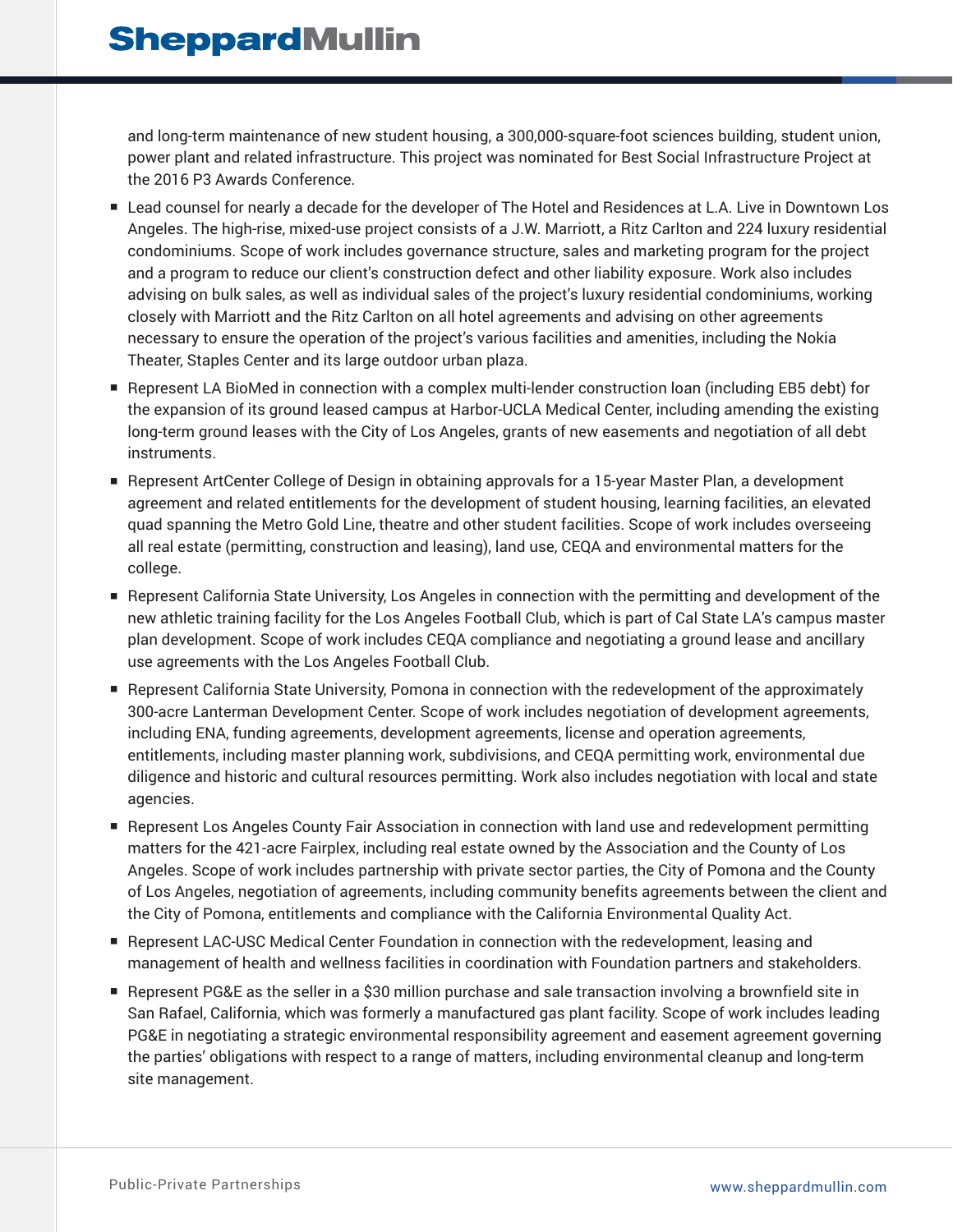- Represent San Diego State University (SDSU) in negotiating a purchase agreement to acquire the site of the former Qualcomm Stadium in Mission Valley from the City of San Diego. The site will be redeveloped to include a 34,000-seat stadium, campus housing and other SDSU facilities as well as hospitality, office, public and park space and an innovation district. Scope of work also will include advising on development of the site, including P3 ground leases and financing, as well as CEQA matters.
- Represent the Transbay Joint Powers Authority in negotiating the master asset management agreement and individual tenant leases for San Francisco's Salesforce Transit Center. Dubbed the "Grand Central Station of the West," the visionary transportation hub will connect eight Bay Area counties and the state more broadly through 11 transportation systems.
- Represent California State University, Northridge (CSUN) in negotiating a P3 agreement with a nonprofit organization to design, finance, build, maintain and operate a new baseball training facility on CSUN's campus.
- Represent the County of Santa Clara and the City of Napa in connection with the development of their respective new civic centers.
- Represent the developer of The Quad, a privately held complex of three buildings that serve as private dorms to California State University San Marcos. Scope of work includes negotiating a complex affiliation agreement that includes project management, parking issues, integration with campus life activities and rights of first refusal. The affiliation agreement is critical to obtaining project financing and entitlements.
- Represent long-time client DHL in connection with facilities across the country, including its hub/sort facility at the Cincinnati/Northern Kentucky International Airport, financed by means of a \$230 million tax-exempt special facilities bond; a major expansion of the former Airborne hub in Wilmington, Ohio, financed by a \$270 million tax-exempt special facilities bond; and a western air and ground hub at the former March Air Force base in Southern California.
- Represent a joint venture of several major construction firms as design/build contractor on the issuance of bonds to finance a \$768 million contract with Foothill/Eastern Transportation Corridor Agency for the design and construction of a 23-mile tollway project in Orange County, CA. Scope of work includes advising our client on utility relocation agreements with numerous agencies and utilities, permitting issues, construction contracting matters, construction litigation claims, Dispute Board proceedings, contract close-out issues and other matters.
- Represent Carmel Partners in connection with the long-term ground leasing and development of 200 acres of University of California, Davis land for student housing and neighborhood-serving retail, recreation and park areas. Scope of work includes negotiating a multi-phased ground lease and numerous ancillary documents with the University, and representing the developer in connection with its financing, development, construction, leasing and management of the student housing project, including implementation of various green initiatives intended to make the project a Zero Net Energy development.
- Represent private developers and non-profits in connection with numerous transit-oriented and other redevelopment projects on public land, including:
	- Bart MacArthur Station, Oakland, CA
	- Bart West Dublin/Pleasanton Station, Pleasanton, CA
	- Bowles Hall, University of California, Berkeley, CA
	- The Uptown Project, Oakland, CA